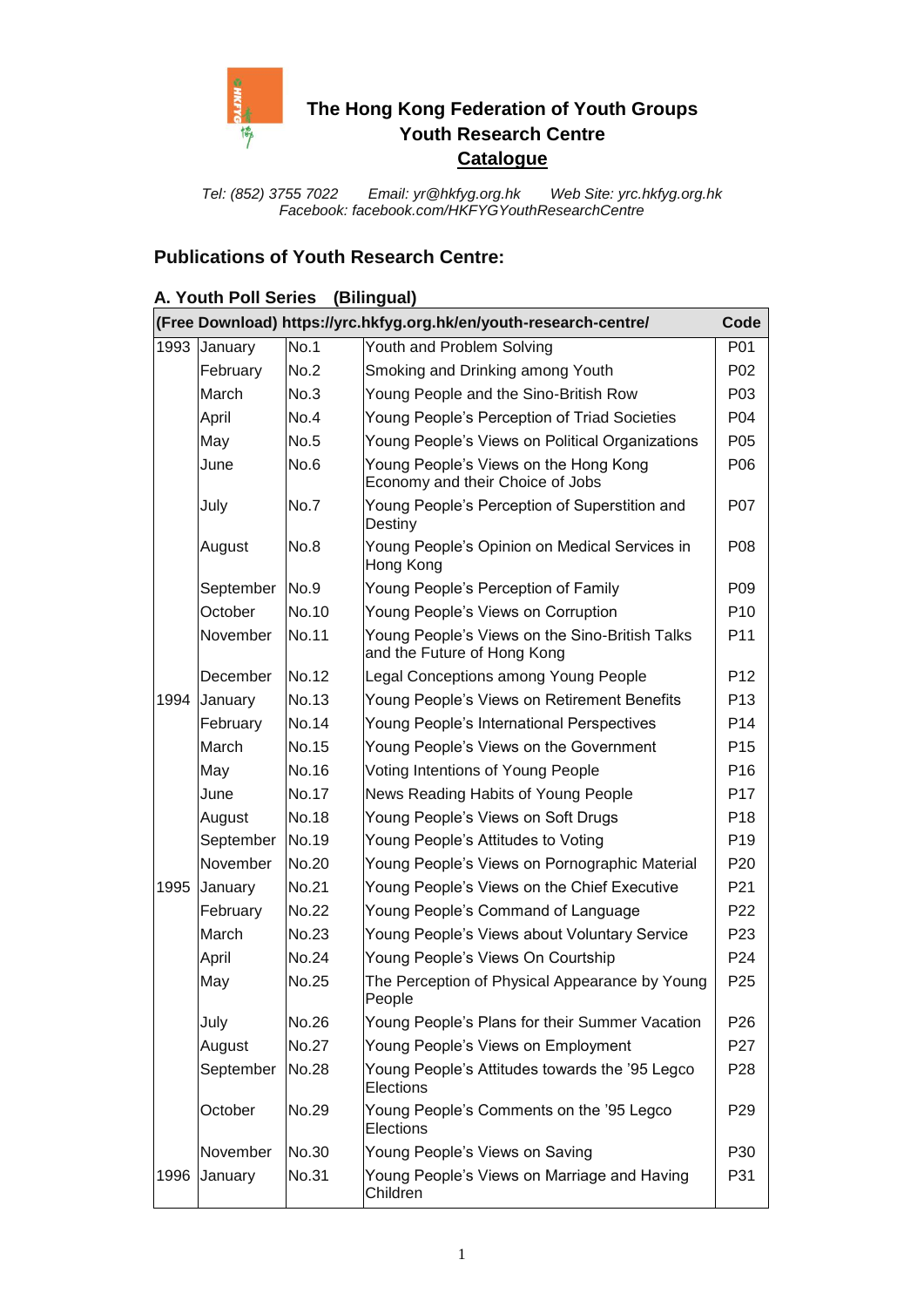|      |                   |                   | (Free Download) https://yrc.hkfyg.org.hk/en/youth-research-centre/                    | Code            |
|------|-------------------|-------------------|---------------------------------------------------------------------------------------|-----------------|
|      | February          | N <sub>0.32</sub> | Young People and Discrimination                                                       | P32             |
|      | March             | No.33             | Communication between Parents and Children                                            | P33             |
|      | April & May No.34 |                   | <b>Children and Private Tuition</b>                                                   | P34             |
|      | June              | No.35             | Young People and the Transfer of Sovereignty                                          | P <sub>35</sub> |
|      | July              | No.36             | Young People's Views on Sports and Recreation<br><b>Facilities</b>                    | P <sub>36</sub> |
|      | August            | N <sub>0.37</sub> | <b>Students' Views on Teachers</b>                                                    | P37             |
|      | September         | N0.38             | Young People's Response to the Diaoyu Islands<br>Dispute                              | P38             |
|      | November          | N <sub>0.39</sub> | Young People's Expectations of the HKSAR Chief<br>Executive                           | P39             |
| 1997 | January           | No.40             | Young People's Views on Home Ownership                                                | P40             |
|      | March             | <b>No.41</b>      | Young People's Outlook on Life                                                        | P41             |
|      | April             | No.42             | <b>Flying Eighteen</b>                                                                | P42             |
|      | May               | No.43             | <b>Student's Views on Examinations</b>                                                | P43             |
|      | June              | <b>No.44</b>      | Young People's Expectations of the Transfer of<br>Sovereignty                         | P44             |
|      | July              | <b>No.45</b>      | Parent's Views on Child Management                                                    | P45             |
|      | August            | No.46             | Feedback from Form Five Students on Hong Kong<br>Certificate of Education Examination | P46             |
|      | September         | No.47             | Youth's Expectation of HKSAR's First Policy<br>Address                                | P47             |
|      | October           | <b>No.48</b>      | Youth's Evaluation of HKSAR's First Policy<br>Address                                 | P48             |
|      | November          | No.49             | Youth's Views on the Three-tier System of<br><b>Representative Government</b>         | P49             |
|      | December          | No.50             | Youth's Views on Financial Situation in the Future                                    | P <sub>50</sub> |
| 1998 | January           | No.51             | Youth's Expectations on Budget Proposal                                               | P <sub>51</sub> |
|      | February          | No.52             | Youth's Views on Quality Education                                                    | P <sub>52</sub> |
|      | April             | No.53             | Young People and the 1998 Legislative Council<br>Elections                            | P <sub>53</sub> |
|      | May               | No.54             | The Impact of Unemployment on Young People                                            | P <sub>54</sub> |
|      | June              | No.55             | Youth's Retrospection On The Year Since The<br>Handover                               | P <sub>55</sub> |
|      | July              | No.56             | Youth's Expectations of First-Term Legislators of<br>the SAR Government               | P <sub>56</sub> |
|      | August            | No.57             | The Prospects for Graduates                                                           | P <sub>57</sub> |
|      | September         | No.58             | Youth's Views on the HKSAR Government's Policy<br>Address                             | P <sub>58</sub> |
|      | October           | No.59             | Evaluation of the HKSAR Government's Policy<br>Address                                | P <sub>59</sub> |
|      | November          | No.60             | How important are Academic Results to Students?                                       | P60             |
|      | December          | No.61             | Youth's Views on Various Professions                                                  | P61             |
| 1999 | January           | No.62             | Strong Temptation? Young People's Views on<br><b>Fake and Pirated Goods</b>           | P62             |
|      | February          | No.63             | Does Revising the Educational System Matter to<br>Young Students?                     | P63             |
|      | March             | No.64             | Implications of the 1999-2000 Budget on Young<br>People                               | P64             |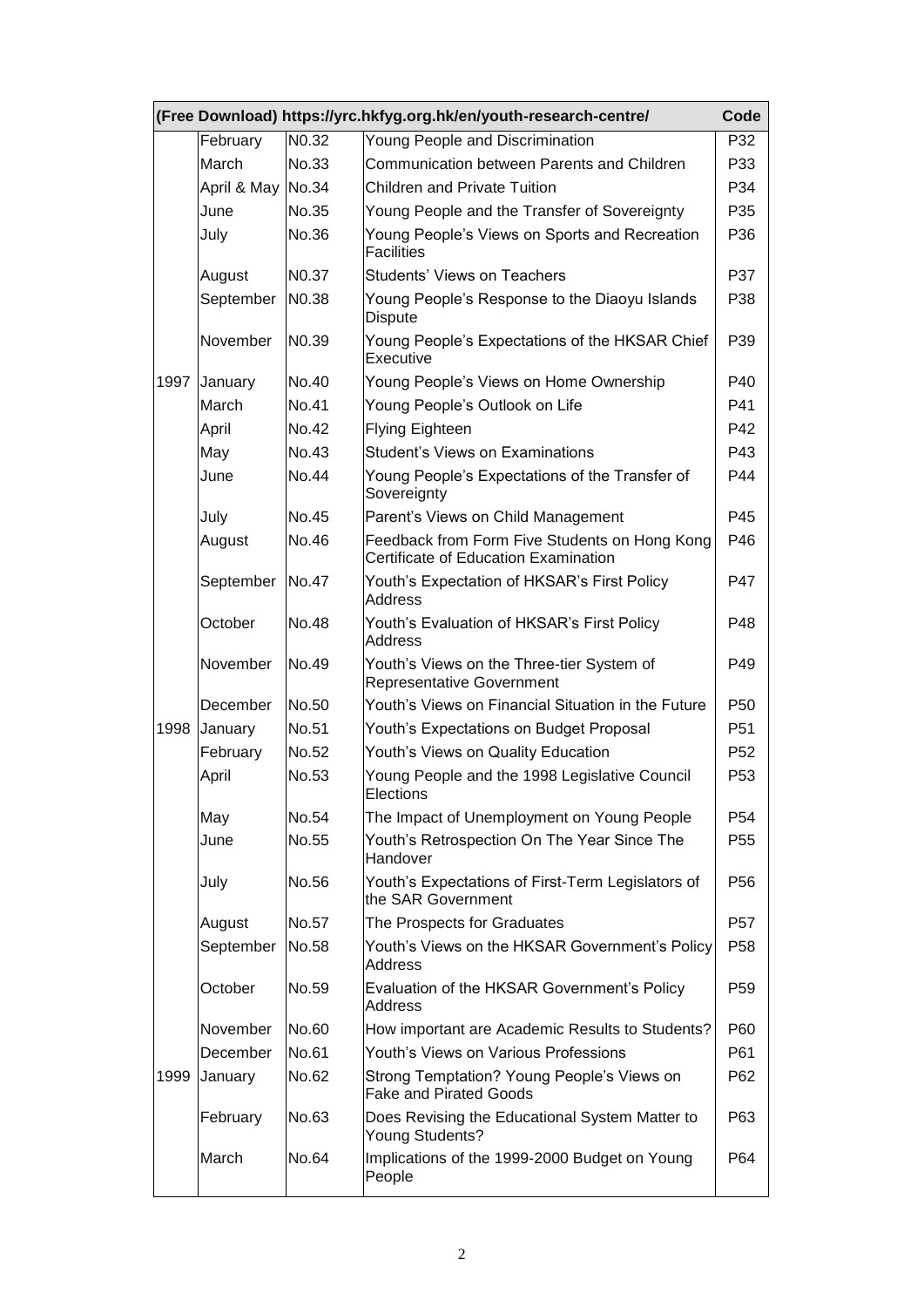|      |           |              | (Free Download) https://yrc.hkfyg.org.hk/en/youth-research-centre/                                       | Code       |
|------|-----------|--------------|----------------------------------------------------------------------------------------------------------|------------|
|      | April     | No.65        | The Breaking Up of the Iron Bowl: Do Young<br>People Find Joining the Civil Service Still<br>Attractive? | P65        |
|      | May       | No.66        | The New Generation and the Spirit of the May<br><b>Fourth Movement</b>                                   | P66        |
|      | June      | <b>No.67</b> | Youth's Responses to the Bombing of the Chinese<br>Embassy in Yugoslavia by NATO                         | P67        |
|      | July      | No.68        | Youth's Views on Healthy Living                                                                          | P68        |
|      | August    | No.69        | Prospects for F.5 Graduates                                                                              | P69        |
|      | September | No.70        | Youth's Views on Spending Money in Advance                                                               | P70        |
|      | October   | No.71        | Youth Opinion of the HKSAR Government's Policy<br><b>Address</b>                                         | P71        |
|      | December  | No.72        | Young People and Gambling on Football Matches                                                            | P72        |
| 2000 | January   | No.73        | A Study of Youth Values through their Behavior on<br>the Internet                                        | P73        |
|      | February  | No.74        | The Expectation of Youth on the Budget Proposal                                                          | P74        |
|      | March     | No.75        | Presidential Election in Taiwan: The Views of<br>Youth on Cross-Strait Relations                         | P75        |
|      | April     | No.76        | Youth's Views on Acquaintance with Chinese<br><b>History</b>                                             | P76        |
|      | May       | No.77        | Parents' Views on Reform Proposals of<br>the<br><b>Education System</b>                                  | <b>P77</b> |
|      | June      | No.78        | Young People's Outlook on Life (II)                                                                      | P78        |
|      | July      | No.79        | The Views of Youth on the Basic Law                                                                      | P79        |
|      | August    | No.80        | The Views of HKCEE candidates on their future<br>prospects                                               | P80        |
|      | September | <b>No.81</b> | Youth's Views on Marriage                                                                                | P81        |
|      | October   | <b>No.82</b> | The Expectation of Youth on Government Policy<br>and Policy Makers                                       | P82        |
|      | November  | No.83        | The Views of Teenagers on Success and Failure                                                            | P83        |
|      | December  | No.84        | The Views of Young People on Volunteering                                                                | P84        |
|      | December  | No.85        | Alarm Bells at Christmas                                                                                 | P85        |
| 2001 | January   | No.86        | Young People's Views on Becoming Wealthy<br>through Investments                                          | P86        |
|      | February  | <b>No.87</b> | The Views of Young People on Health Care<br><b>Services</b>                                              | P87        |
|      | March     | <b>No.88</b> | Can Young People Become Happier ?                                                                        | P88        |
|      | April     | No.89        | Exams Pressure and Inadequate Sleep among<br>Students in Hong Kong                                       | P89        |
|      | May       | No.90        | Is it a tough job to be a mother?                                                                        | P90        |
|      | June      | No.91        | The Challenges for Today's Fathers                                                                       | P91        |
|      | July      | No.92        | Young People's Views on China's Bid to Host The<br><b>Olympic Games</b>                                  | P92        |
|      | August    | No.93        | Future Planning: The Views of F.5 Students on<br>their Prospects                                         | P93        |
|      | September | No.94        | Does Knowledge have a Price?                                                                             | P94        |
|      | October   | No.95        | The Responses of Young People of the Policy<br>Address                                                   | P95        |
|      |           |              |                                                                                                          |            |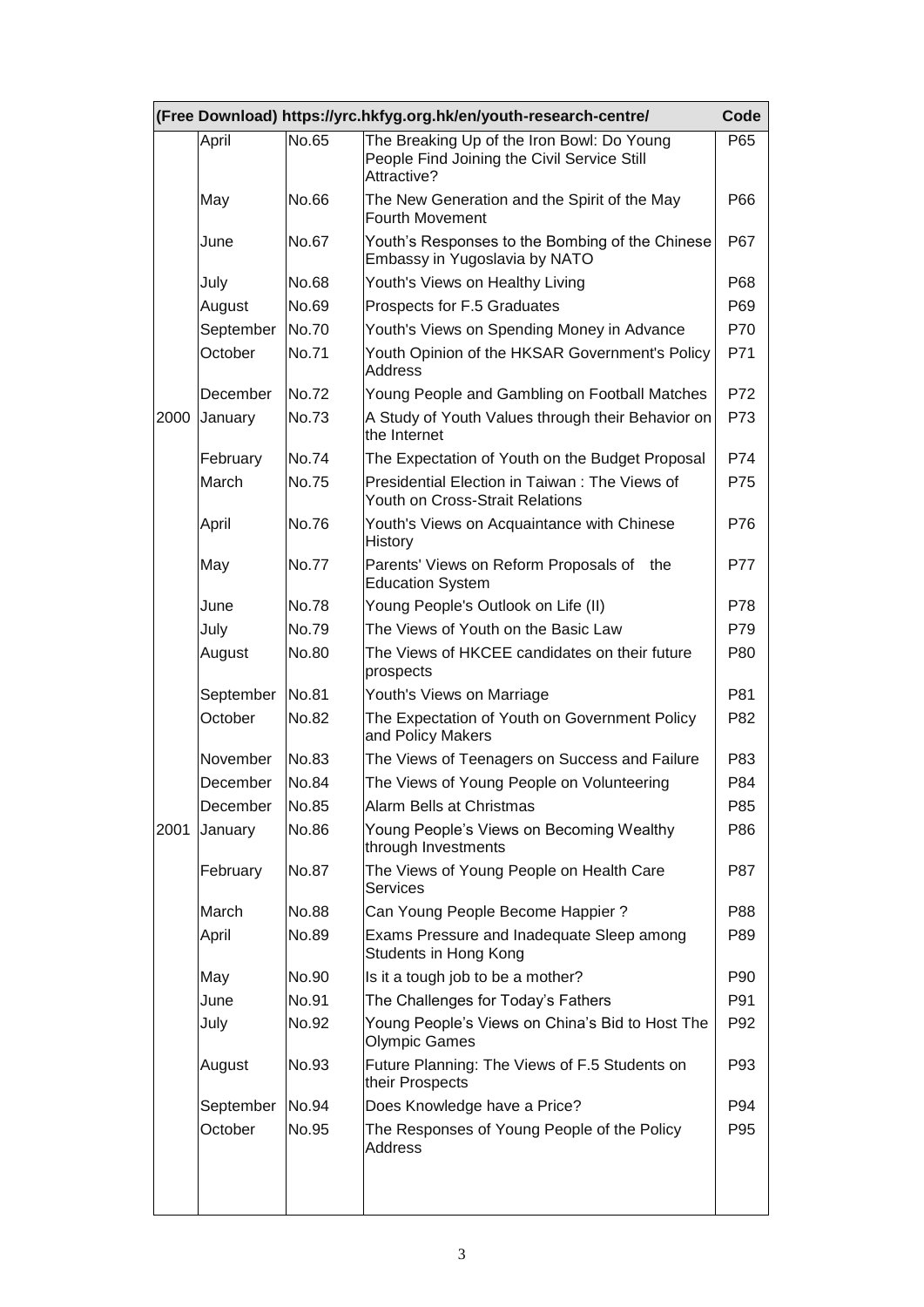|      |           |        | (Free Download) https://yrc.hkfyg.org.hk/en/youth-research-centre/                                                                       | Code             |
|------|-----------|--------|------------------------------------------------------------------------------------------------------------------------------------------|------------------|
|      | November  | No.96  | China Formally Signed an Accord to Join the<br>World Trade Organisation: The Responses of<br>Hong Kong Young People                      | P96              |
|      | December  | No.97  | Young People Learning English and/or Putonghua                                                                                           | <b>P97</b>       |
| 2002 | January   | No.98  | Linking the sky with the land                                                                                                            | P98              |
|      | February  | No.99  | A Snap Shot of Love among Young People                                                                                                   | P99              |
|      | March     | No.100 | What to do with the Budget Deficit Problem?<br>Youth's views                                                                             | P <sub>100</sub> |
|      | April     | No.101 | Do Opinion Surveys Have Any Effects?                                                                                                     | P <sub>101</sub> |
|      | May       | No.102 | My views on the Accountability System for<br><b>Principal Officials</b>                                                                  | P <sub>102</sub> |
|      | June      | No.103 | The New Era of Governance: Youth's Expectation<br>on the Second Term of the Hong Kong Special<br><b>Administrative Region Government</b> | P103             |
|      | July      | No.104 | How to Encourage Students to be More Active in<br>Sports?                                                                                | P <sub>104</sub> |
|      | August    | No.105 | Young People's Attitudes towards Leadership                                                                                              | P <sub>105</sub> |
|      | September | No.106 | Do Young People Value Privacy?                                                                                                           | P106             |
|      | October   | No.107 | Youth's Views on Sentencing for Young Offenders                                                                                          | P <sub>107</sub> |
|      | November  | No.108 | What is the Way Out of the Budget Deficit?                                                                                               | P <sub>108</sub> |
|      | December  | No.109 | Who Dominates my Fate?                                                                                                                   | P109             |
| 2003 | January   | No.110 | The Comment of Youth on the 2003 Policy<br><b>Address</b>                                                                                | P110             |
|      | February  | No.111 | What Should be Done to the Budget?                                                                                                       | P111             |
|      | March     | No.112 | Views on the War in Iraq                                                                                                                 | P112             |
|      | April     | No.113 | The Opinion of Young People on the Outbreak of<br>Atypical Pneumonia                                                                     | P113             |
|      | May       | No.114 | Insights Gained from the Outbreak of Atypical<br>Pneumonia                                                                               | P114             |
|      | June      | No.115 | Responses to the Measures to Improve<br>Environmental Hygiene Proposed by the "Team<br>Clean"                                            | P115             |
|      | July      | No.116 | Gloomy Economic Prospects: The Challenges for<br><b>Fathers as Heads of Families</b>                                                     | P116             |
|      | August    | No.117 | Face the Reality: The Aspiration on Career and<br><b>Fringe Benefits for Employment</b>                                                  | P117             |
|      | September | No.118 | Youths' Intentions to Explore Career Prospects in<br>the Pearl River Delta following the Signing of<br><b>CEPA</b>                       | P118             |
|      | October   | No.119 | Young People's Views on Regulation of Health<br>Claims                                                                                   | P119             |
|      | October   | No.120 | The First Chinese Astronaut                                                                                                              | P <sub>120</sub> |
|      | November  | No.121 | Youths' Expectations on the Second-term District<br><b>Council Members of the HKSAR Government</b>                                       | P <sub>121</sub> |
|      | December  | No.122 | Youths' Views on Giving without Expecting<br>Reward                                                                                      | P <sub>122</sub> |
| 2004 | January   | No.123 | If I were the Chief Executive: Youths' Views on<br><b>Improving Policy</b>                                                               | P <sub>123</sub> |
|      | February  | No.124 | Radio Programmes: Listening Patterns and<br><b>Expectations of Youth</b>                                                                 | P124             |
|      |           |        |                                                                                                                                          |                  |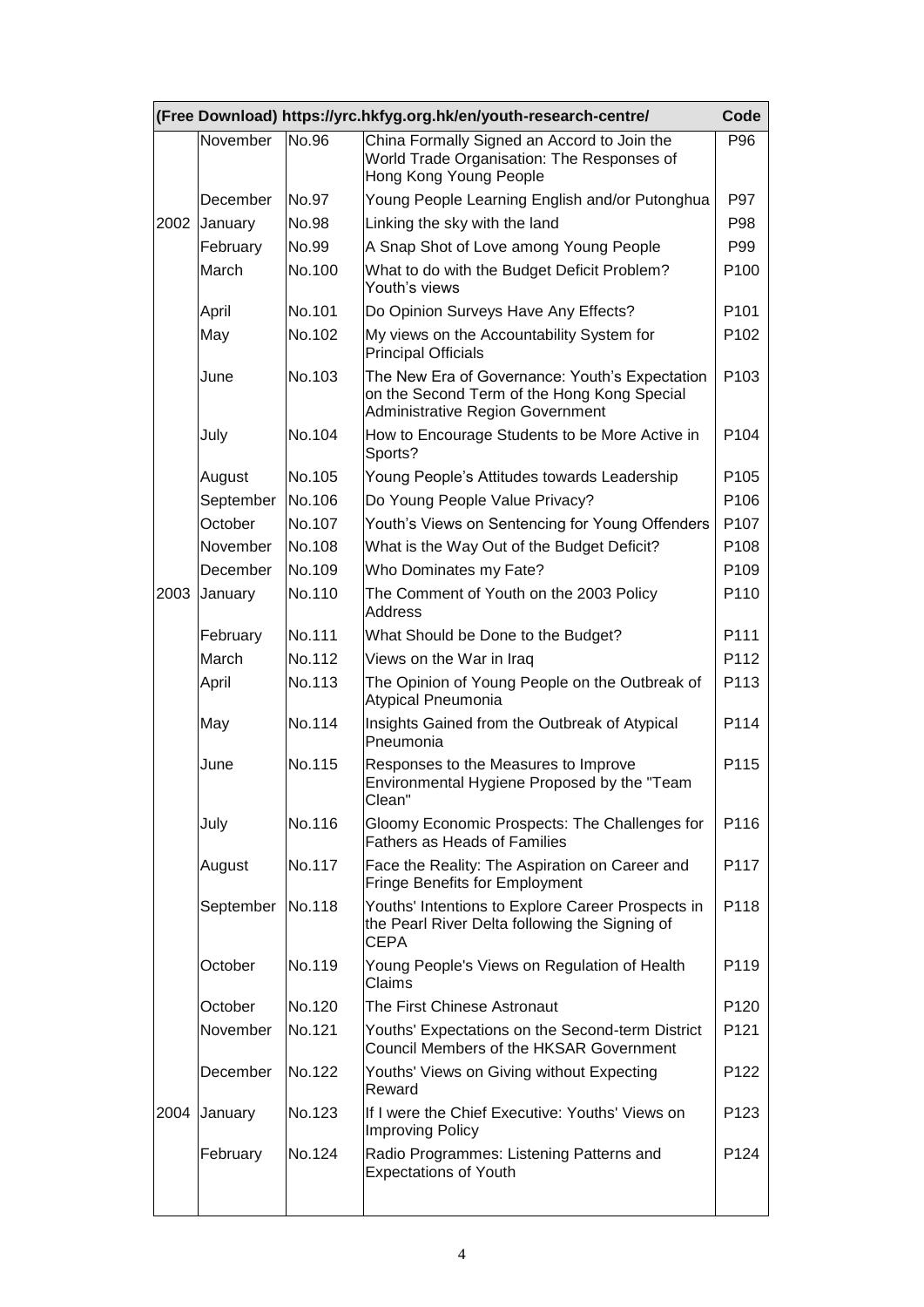|      |                       |                    | (Free Download) https://yrc.hkfyg.org.hk/en/youth-research-centre/                                                                     | Code                          |
|------|-----------------------|--------------------|----------------------------------------------------------------------------------------------------------------------------------------|-------------------------------|
|      | March                 | No.125             | The 2004/05 Budget: Expectations and Comments<br>of Young People                                                                       | P <sub>125</sub>              |
|      | April                 | No.126             | Views of Youth on the Decisions Made by the NPC<br>Standing Committee regarding Hong Kong's<br><b>Constitutional Development</b>       | P <sub>126</sub>              |
|      | May                   | No.127             | Book Reading Culture of Youth in Hong Kong                                                                                             | P <sub>127</sub>              |
|      | June                  | No.128             | Young People's Views on their Mothers                                                                                                  | P128                          |
|      | July                  | No.129             | Participating in Online Gaming: Young People's<br>Views on Avoiding Committing Offences &<br><b>Protecting Personal Cyber Property</b> | P129                          |
|      | August                | No.130             | Views of Youth on the Society of Hong Kong<br>Today                                                                                    | P <sub>130</sub>              |
|      | September             | No.131             | Views of Youth on the Third Term HKSAR<br>Legislative Council Election                                                                 | P131                          |
|      | October               | No.132             | Views of Youth on the Third Report of the<br><b>Constitutional Development Task Force</b>                                              | P <sub>132</sub>              |
|      | November              | No.133             | After the PRD: Youth's Attitudes towards Seeking<br>Development in the Yangtze River Delta                                             | P <sub>133</sub>              |
|      | December              | No.134             | Perspectives of Hong Kong Youth on Society:<br><b>Recent Past and Near Future</b>                                                      | P134                          |
| 2005 | January               | No.135             | The Comment of Youth on the 2005 Policy<br><b>Address</b>                                                                              | P135                          |
|      | February              | No.136             | Intentions of Youth towards Having Children                                                                                            | P136                          |
|      | March                 | No.137             | The 2005/06 Budget: Expectations and Comments<br>of Young People                                                                       | P137                          |
|      | April                 | No.138             | Youth's Views on the Current Strained<br>Relationship of the Sino-Japanese Ties                                                        | P138                          |
|      | May                   | No.139             | Young People's Perceptions of their Mothers                                                                                            | P139                          |
|      | June                  | No.140             | Young People's Views on the Chief Executive                                                                                            | P <sub>140</sub>              |
|      | July                  | No.141             | Youth's Views on Running Business                                                                                                      | P <sub>141</sub>              |
|      | August                | No.142             | New Reading Phenomena of Youth in Hong Kong                                                                                            | P142                          |
|      | September             | No.143             | Hong Kong People's Views on Homosexuality                                                                                              | P143                          |
|      | October               | No.144             | The Comment of Youth on the 2005/06 Policy<br><b>Address</b>                                                                           | P144                          |
|      | November              | No.145             | 2005 Survey of Youth Attitudes and Perceptions<br>towards Personal Data Privacy                                                        | P <sub>145</sub>              |
|      | December              | No.146             | Views of Youth on the Fifth Report of the<br><b>Constitutional Development Task Force</b>                                              | P146                          |
| 2006 | January               | No.147             | Youth's Online Activities and the Problems                                                                                             | P147                          |
|      | February              | No.148             | The 2006/07 Budget: Expectations and Comments<br>of Young People                                                                       | P148                          |
|      | March                 | No.149             | Young People's Views on their Community                                                                                                | P149                          |
|      | April                 | No.150             | Having Summer Vacation? Not Having Summer<br>Vacation?                                                                                 | P <sub>150</sub>              |
|      | May                   | No.151             | Young People's Feeling on Friends and Friendship                                                                                       | P <sub>151</sub>              |
|      | June                  | No.152             | The Phenomena of Youth under the Frenzy of the<br>World Cup                                                                            | P <sub>152</sub>              |
|      | July                  | No.153             | Young People's Views on Political Talent                                                                                               | P <sub>153</sub>              |
|      | August &<br>September | No.154 &<br>No.155 | The Views of Parents and Youth on Parent-Child<br>Conflicts                                                                            | P <sub>154</sub><br>&<br>P155 |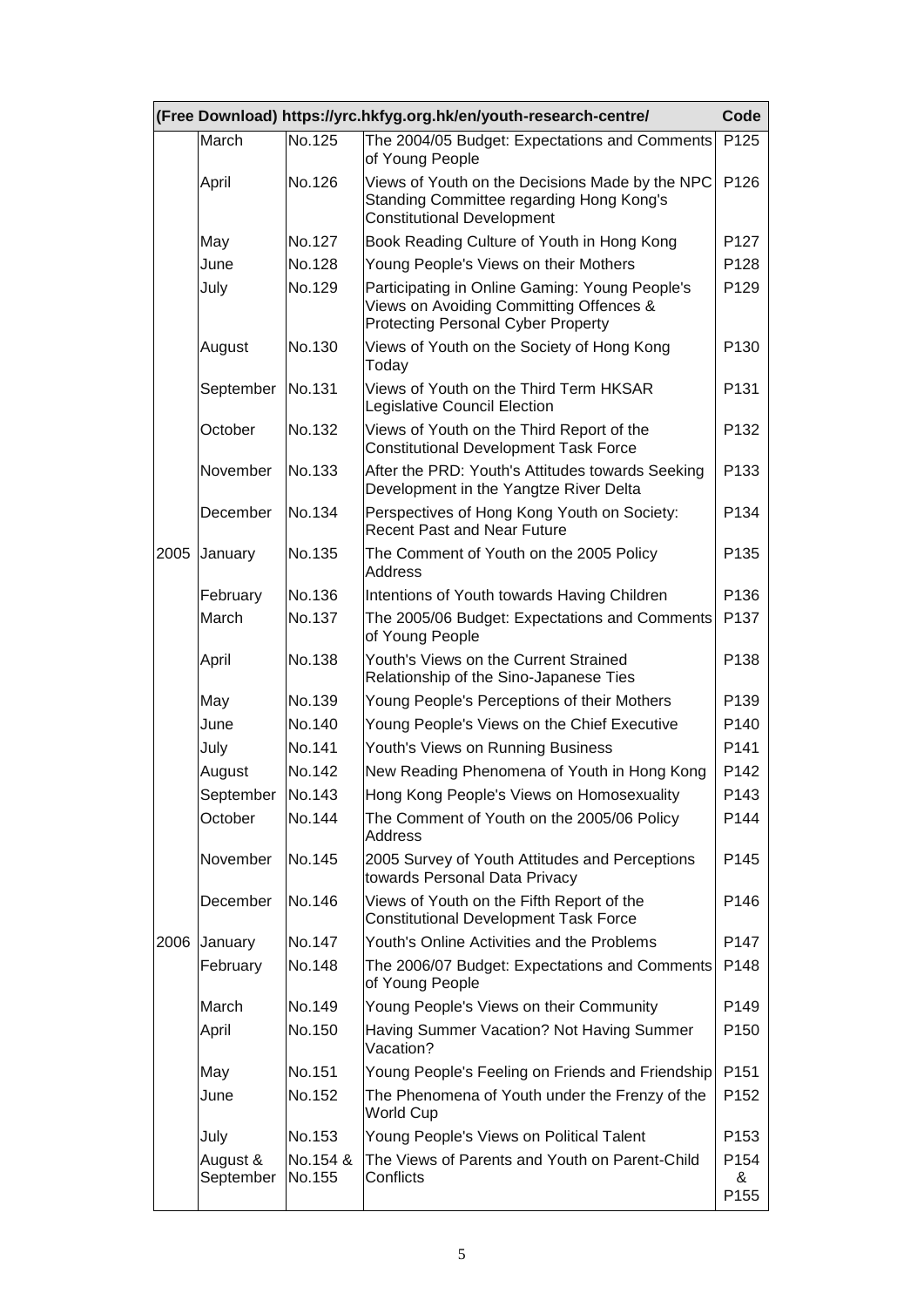|      |                       |                    | (Free Download) https://yrc.hkfyg.org.hk/en/youth-research-centre/                                           | Code                          |
|------|-----------------------|--------------------|--------------------------------------------------------------------------------------------------------------|-------------------------------|
|      | October &<br>November | No.156 &<br>No.157 | The 2006/007 Policy Address: Expectations and<br><b>Comments of Young People</b>                             | P156<br>&<br>P <sub>157</sub> |
|      | December              | No.158             | Young People's Impression of the Performance of<br>the Hong Kong Athletes in the Doha Asia Games             | P158                          |
| 2007 | January               | No.159             | Young People's Views on Making Money through<br><b>Quick Investments</b>                                     | P159                          |
|      | February              | No.160             | The 2007/08 Budget: Expectation of Young People                                                              | P160                          |
|      | March                 | No.161             | Poor Youth, Rich Youth                                                                                       | P161                          |
|      | April                 | No.162             | Young People's Views on the 2007 Chief<br><b>Executive Election</b>                                          | P <sub>162</sub>              |
|      | May                   | No.163             | Young People's Views on Competition for Talents                                                              | P163                          |
|      | June                  | No.164             | 10 Years of Handover: Young People's Views on<br>the motherland and Hong Kong                                | P <sub>164</sub>              |
|      | July                  | No.165             | Young People's Views on the Green Paper on<br><b>Constitutional Development</b>                              | P165                          |
|      | August                | No.166             | Students Exposure and Access to English Outside<br>School                                                    | P166                          |
|      | September             | No.167             | <b>Students' Views on School Rules</b>                                                                       | P <sub>167</sub>              |
|      | October               | No.168             | Youth's Comments on the 2007/08 Policy Address                                                               | P168                          |
|      | November              | No.169             | Youth's Vision of Art and Cultural Development in<br>Hong Kong                                               | P <sub>169</sub>              |
|      | December              | No.170             | Christmas: Courtship and the Trend of Buying<br>Gifts among Young People                                     | P170                          |
| 2008 | January               | No.171             | What to do with a Bulging Budget Surplus?<br>Expectation of Young People on the 2008/09<br><b>Budget</b>     | P171                          |
|      | April                 | No.172             | Reforming Healthcare System: Are Young People<br>Ready?                                                      | P172                          |
|      | May                   | No.173             | The Sichuan Earthquake: Reflections of Hong<br>Kong Youth                                                    | P173                          |
|      | June                  | No.174             | What are Young People Reading?                                                                               | P174                          |
|      | July                  | No.175             | The Digital Networking of Youth in Hong Kong                                                                 | P175                          |
|      | August                | No.176             | Motherland in Integration into the International<br>Community: Youth's Views on the Beijing Olympic<br>Games | P176                          |
|      | September             | No.177             | What Kinds of Legislators Do HK Youth Want to<br>Elect?                                                      | P <sub>177</sub>              |
|      | October               | No.178             | The 2008/09 Policy Address: Expectations of<br>Young People                                                  | P178                          |
|      | November              | No.179             | What Branding of Hong Kong do Young People<br>Aspire?                                                        | P179                          |
|      | December              | No.180             | <b>Christmas for Young Lovers</b>                                                                            | P <sub>180</sub>              |
| 2009 | January               | No.181             | Youth's Views on Drug Testing Proposed by the<br>Government                                                  | P <sub>181</sub>              |
|      | February              | No.182             | The Passion in Youth's Heart                                                                                 | P <sub>182</sub>              |
|      | March                 | No.183             | The Effects of the Financial Tsunami on Young<br>People's Views towards Money and Career                     | P183                          |
|      | April                 | No.184             | The Deviant Behaviour of Youth in Hong Kong                                                                  | P184                          |
|      | May                   | No.185             | The Heart of Young People for the Motherland                                                                 | P185                          |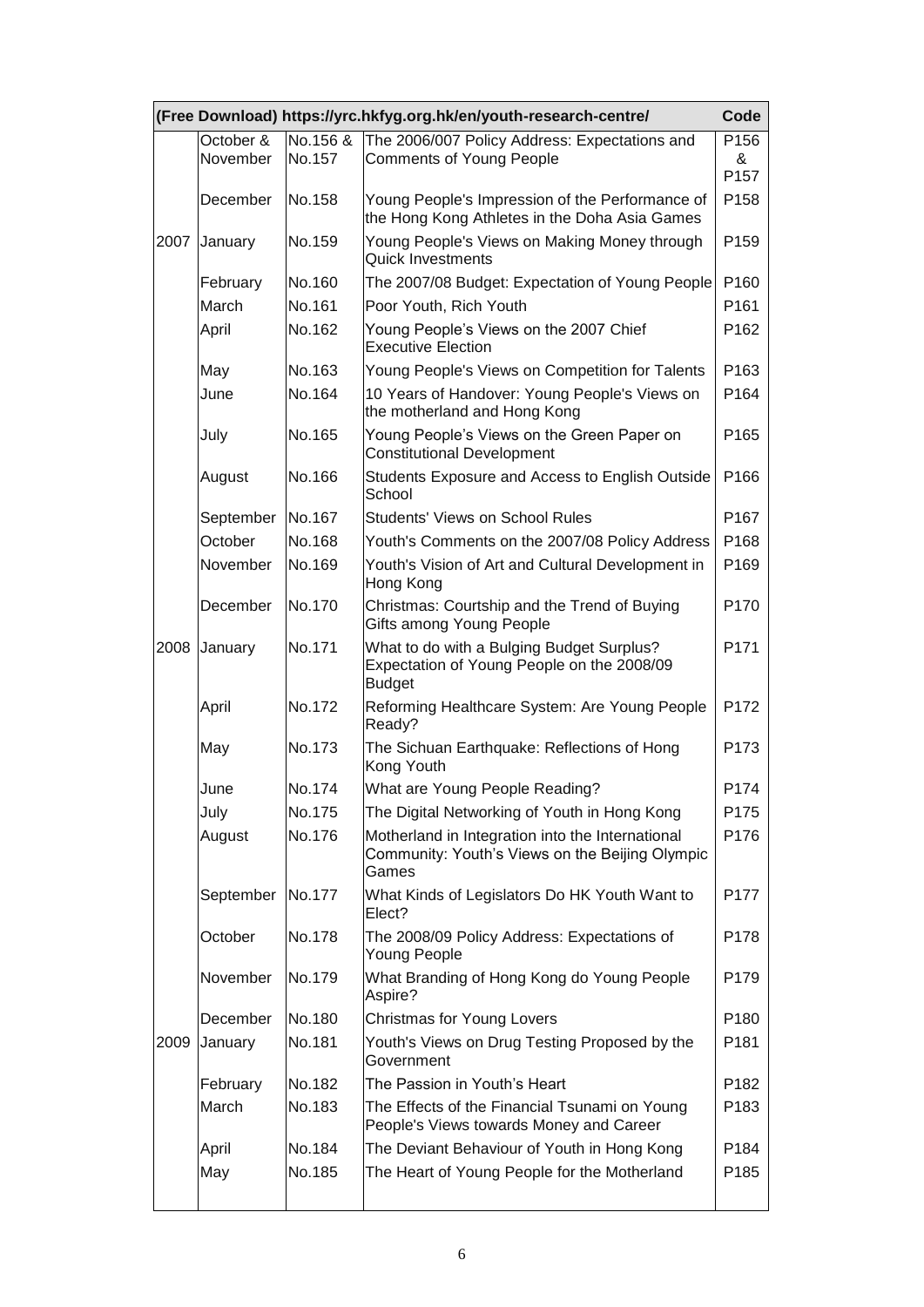|      |                        |                    | (Free Download) https://yrc.hkfyg.org.hk/en/youth-research-centre/          | Code                          |
|------|------------------------|--------------------|-----------------------------------------------------------------------------|-------------------------------|
|      | June                   | No.186             | What Problems do Young People Encounter in the<br>Cyber World?              | P186                          |
|      | July                   | No.187             | Summer Holidays of Students under the Threat of<br>the H1N1 Virus           | P <sub>187</sub>              |
|      | August                 | No.188             | Students' Participation in Private Tuition                                  | P188                          |
|      | September<br>& October | No.189 &<br>No.190 | Risks on the Internet: Views of Parents and Young<br>People (I)             | P <sub>189</sub><br>&<br>P190 |
|      | November               | No.191             | What are Young People Afraid of when Using<br>English?                      | P <sub>191</sub>              |
|      | December               | No.192             | Love and Courtship Online                                                   | P <sub>192</sub>              |
| 2010 | January                | No.193             | The Post-80s Generation                                                     | P193                          |
|      | February               | No.194             | The 2010/11 Budget: Comments of Young People                                | P194                          |
|      | April                  | No.195             | The Prospects for the Last Cohort of S5 Students                            | P195                          |
|      | May                    | No.196             | The 2010 Shanghai World Expo                                                | P196                          |
|      | June                   | No.197             | Youth's Views on the 2012 Constitutional Reform<br>Package                  | P <sub>197</sub>              |
|      | July                   | No.198             | Is our competitiveness under threat?                                        | P <sub>198</sub>              |
|      | August                 | No.199             | Public Impression of the Hong Kong Youth                                    | P199                          |
|      | September              | No.200             | The Digital Mobile Life of the Hong Kong Youth                              | P <sub>200</sub>              |
|      | October                | No.201 &<br>No.202 | Risks on the Internet: Views of Parents and Young<br>People (II)            | P201<br>&<br>P202             |
|      | November               | No.203             | Young Student's Perceptions of Addictions                                   | P <sub>203</sub>              |
|      | December               | No.204             | The Attitudes and Behaviours of Young Students<br>during the Festive Season | P204                          |
| 2011 | February               | No.205             | Expectation of Young People on the 2011/12<br><b>Budget</b>                 | P205                          |
|      | November               | No.206             | Young People's Views on the 2011 District Council<br>Election               | P <sub>206</sub>              |
|      | December               | No.207             | Mutual Help and Community Support in Hong<br>Kong                           | P <sub>20</sub> 7             |
| 2014 | December               | No.208             | Youth and Information Technology                                            | P <sub>208</sub>              |
|      | December               | No.209             | Series on Youth's Significant Others<br>(Press Release Only)                | P <sub>209</sub>              |
| 2015 | February               | No.210             | Perceptions of Youth on Retirement<br>(Press Release Only)                  | P210                          |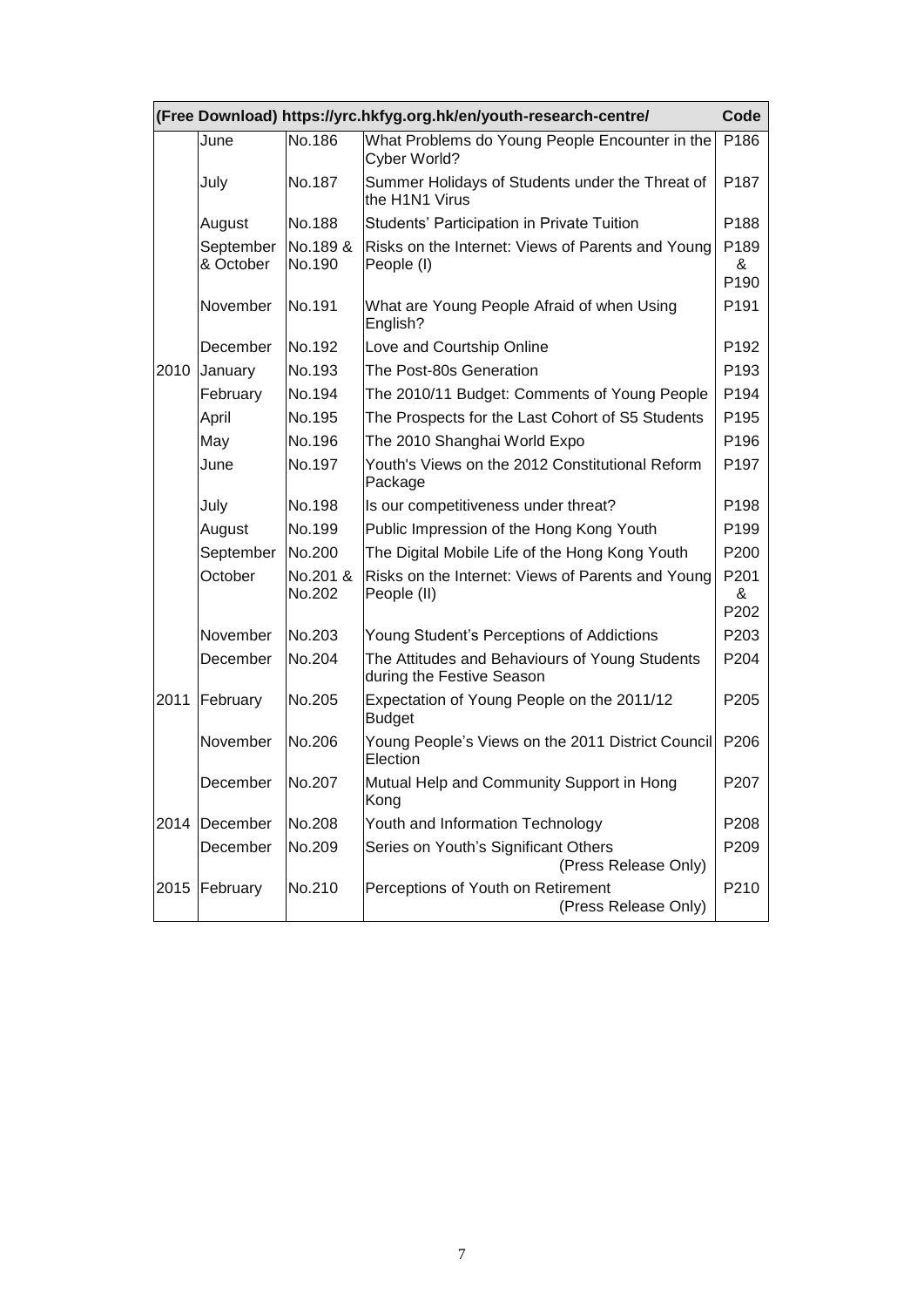|  | <b>B. Youth Study Series</b> (With English Summary) |
|--|-----------------------------------------------------|
|--|-----------------------------------------------------|

|          |            |             | (Free Download) https://yrc.hkfyg.org.hk/en/youth-research-centre/                                                                  | Code            |
|----------|------------|-------------|-------------------------------------------------------------------------------------------------------------------------------------|-----------------|
| 1993 May |            | <b>No.1</b> | The Push and Pull Factors of Joining Juvenile<br>Gangs                                                                              | YS <sub>1</sub> |
|          | September  | <b>No.2</b> | Decriminalizing Juvenile Offences: Police<br>Superintendents' Discretion Scheme and<br>Follow-up Services                           | YS <sub>2</sub> |
| 1994     | January    | No.3        | School Dropouts and Truants: Implications for the<br>Formulation of Policy and Services                                             | YS <sub>3</sub> |
|          | June       | No.4        | Is the Hong Kong Family the Cornerstone of<br>Adolescent Development?                                                               | YS4             |
|          | October    | <b>No.5</b> | Case Studies of Drug Abuse Among Young<br>People: Implications for the Formulation of Policies<br>and Services                      | YS <sub>5</sub> |
| 1995     | March      | No.6        | Teenage Pregnancy - Service and Policy Options                                                                                      | YS <sub>6</sub> |
|          | July       | No.7        | The Population Poser: How do Young New<br>Arrivals from Mainland China Adapt?                                                       | YS7             |
|          | September  | No.8        | The Stop-out Syndrome: When Night Life Takes<br>Over from Home Life                                                                 | YS8             |
|          | 1996 March | No.9        | Feeding the Future: A Study on Students' Eating<br>Arrangements                                                                     | YS9             |
|          | July       | No.10       | Roads to the Future - A Study on Internet and<br>Young People                                                                       | <b>YS10</b>     |
|          | November   | No.11       | Access to Justice? An Exploratory Study of<br>Juvenile Offenders in the Juvenile Justice System                                     | <b>YS11</b>     |
| 1997     | April      | No.12       | Tuning in to Youth - The Setting Up of Hong Kong<br>Youth Indicators                                                                | <b>YS12</b>     |
|          | September  | No.13       | Teaching with Mother Language - A Study into<br>Parents' and Students' Attitudes                                                    | <b>YS13</b>     |
|          | December   | No.14       | Chasing Fitness? - A Study into Health<br>Awareness of Youths in Hong Kong                                                          | <b>YS14</b>     |
| 1998     | March      | No.15       | A Study on Sentencing Options For Young<br>Offenders in Hong Kong                                                                   | <b>YS15</b>     |
|          | September  | No.16       | A Study on the Age of Criminal Responsibility in<br>Hong Kong                                                                       | <b>YS16</b>     |
|          | December   | No.17       | A Study on Youth Unemployment in Hong Kong                                                                                          | <b>YS17</b>     |
| 1999     | March      | No.18       | A Study on New Arrivals from the Mainland                                                                                           | <b>YS18</b>     |
|          | October    | No.19       | From Reading to Browsing: A Study on Obstacles<br>for Information Technology Learning in Education<br>for the Students of Hong Kong | <b>YS19</b>     |
|          | December   | No.20       | A Study on the After School Life of Secondary<br>Students in Hong Kong                                                              | <b>YS20</b>     |
| 2000     | March      | No.21       | A Study on the Alcohol Drinking Habits Among<br>Youth in Hong Kong                                                                  | <b>YS21</b>     |
|          | September  | No.22       | A Study on the Participation of Hong Kong Youth<br>in Legislative Council Elections                                                 | <b>YS22</b>     |
|          | December   | No.23       | A Study on Youth Gangs in New Town<br>Development                                                                                   | <b>YS23</b>     |
| 2001     | March      | No.24       | A Study on the Trends of Hong Kong Young<br>People Seeking a Career on the Mainland                                                 | <b>YS24</b>     |
|          | September  | No.25       | A Study on Young People's Vision on Hong Kong's<br>Planning and Development Strategy                                                | <b>YS25</b>     |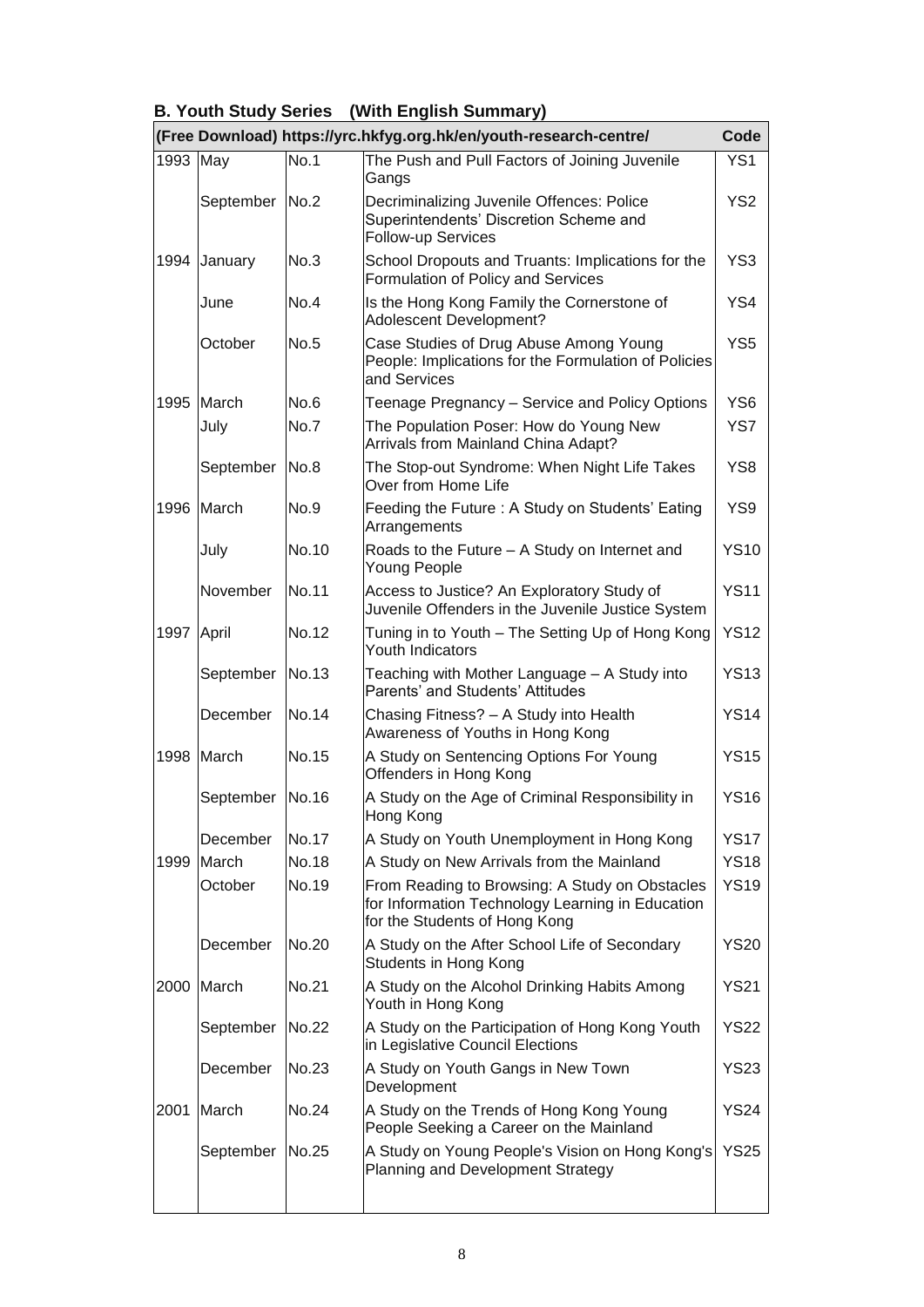|      |                 |       | (Free Download) https://yrc.hkfyg.org.hk/en/youth-research-centre/                                                                             | Code        |
|------|-----------------|-------|------------------------------------------------------------------------------------------------------------------------------------------------|-------------|
| 2002 | January         | No.26 | A Study on Social Capital with regard to Giving,<br><b>Volunteering and Participating</b>                                                      | <b>YS26</b> |
|      | May             | No.27 | A Study on Social Capital with regard to Social<br>Networks, Trust and Reciprocity                                                             | <b>YS27</b> |
|      | October         | No.28 | A Study on Social Capital with regard to<br>Citizenship                                                                                        | <b>YS28</b> |
| 2003 | October         | No.29 | Seeking Employment in the Pearl River Delta: A<br>Study of the Attitudes of Hong Kong Youth                                                    | <b>YS29</b> |
|      | November        | No.30 | A Study on Young People's Views on the<br>Collection and Reflection of Public Opinion in<br>Hong Kong                                          | <b>YS30</b> |
| 2004 | May             | No.31 | A Study on Information Technology in Education:<br><b>Teaching and Learning</b>                                                                | <b>YS31</b> |
|      | September No.32 |       | A Study on How Hong Kong Young People Cope<br>with Stress                                                                                      | <b>YS32</b> |
| 2005 | January         | No.33 | A Study on the Livelihood of Young People from<br>Low-income Households in Hong Kong                                                           | <b>YS33</b> |
|      | September       | No.34 | A Study on Girls in Gangs                                                                                                                      | <b>YS34</b> |
| 2006 | April           | No.35 | The Transition from School to Work                                                                                                             | <b>YS35</b> |
|      | December        | No.36 | A Study on Economic Dependence on Family<br>among Young People in Hong Kong                                                                    | <b>YS36</b> |
| 2007 | June            | No.37 | The Challenges and Difficulties Faced by Young<br>People in Hong Kong with Low Educational<br>Attainments, Low Levels of Skill and Low Incomes | <b>YS37</b> |
|      | November        | No.38 | A Study on Young People's Participation in the<br>Community and the 2007 District Council Elections                                            | <b>YS38</b> |
| 2008 | March           | No.39 | Tackling Drug Abuse by Young People - A Study<br>on Preventive Education and Publicity Strategies                                              | <b>YS39</b> |
|      | September       | No.40 | A Study on the Long-term Social Welfare Planning<br>for Hong Kong                                                                              | <b>YS40</b> |
| 2009 | February        | No.41 | The Impact of Youth Unemployment in the midst of<br>the Global Financial Crisis                                                                | <b>YS41</b> |
|      | May             | No.42 | Hong Kong and the Pearl River Delta: A Study of<br>Employment Opportunities and the Possibilities of<br><b>Attracting Young Talent</b>         | <b>YS42</b> |
|      | November        | No.43 | A Study on the Awareness of the Rule of Law<br>among University Students in Guangzhou, Hong<br>Kong and Macao                                  | <b>YS43</b> |
| 2010 | September No.44 |       | A Study on Cyber-bullying among Hong Kong<br><b>Secondary Students</b>                                                                         | <b>YS44</b> |
|      | December        | No.45 | A Study on the Economic Dependence on Family<br>among Young People in Hong Kong (II) - Housing<br>Problem                                      | <b>YS45</b> |
| 2011 | August          | No.46 | Difficulties in Starting a Business: A Study on<br>Youth Entrepreneurship                                                                      | <b>YS46</b> |
| 2012 | December        | No.47 | Young People's Views on Authority                                                                                                              | <b>YS47</b> |
| 2013 | June            | No.48 | A Study on Employment Difficulties and The Way<br>Out for Young People                                                                         | <b>YS48</b> |
|      | October         | No.49 | The Daily Needs and Financial Pressures of<br>Young People with Government Loans                                                               | <b>YS49</b> |
| 2014 | February        | No.50 | The Learning and Developmental Needs of<br><b>Cross-Border Students</b>                                                                        | YS50        |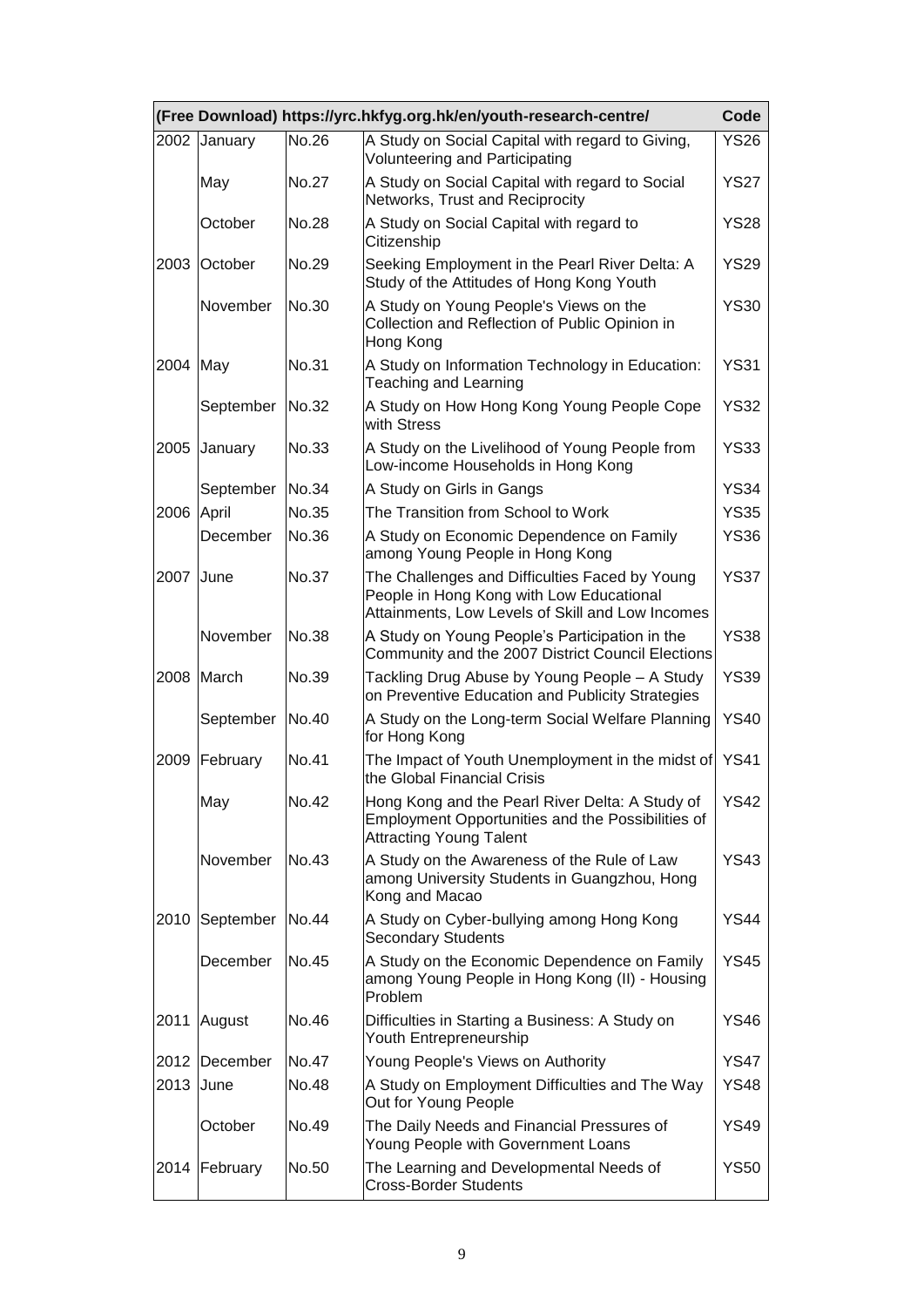| (Free Download) https://yrc.hkfyg.org.hk/en/youth-research-centre/ |  |          |       |                                                                                   | Code        |
|--------------------------------------------------------------------|--|----------|-------|-----------------------------------------------------------------------------------|-------------|
|                                                                    |  | May      | No.51 | A Study on How to Facilitate Youth Participation in   YS51<br>Creative Industries |             |
|                                                                    |  | November | No.52 | A Study on Young Working Poor in Hong Kong                                        | <b>YS52</b> |

# **C. Comparative Youth Study Series (Bilingual)**

|      |                             |      | (Free Download) https://yrc.hkfyg.org.hk/en/youth-research-centre/ | Code            |
|------|-----------------------------|------|--------------------------------------------------------------------|-----------------|
|      | Beijing-Guangzhou-Hong Kong |      |                                                                    |                 |
| 1994 | April                       | No.1 | Individual and Society                                             | CS <sub>1</sub> |
|      | July                        | No.2 | Law and Ethics                                                     | CS <sub>2</sub> |
|      | October                     | No.3 | Nation and Ethnicity                                               | CS <sub>3</sub> |
|      | December                    | No.4 | <b>Government and Politics</b>                                     | CS <sub>4</sub> |
|      |                             |      | Beijing-Shanghai-Guangzhou-Hong Kong                               |                 |
| 1995 | June                        | No.5 | <b>Youth and Careers</b>                                           | CS <sub>5</sub> |
|      | December                    | No.6 | <b>Youth and Stress</b>                                            | C <sub>S6</sub> |
| 1996 | lOctober                    | No.7 | Courtship and Marriage                                             | CS <sub>7</sub> |
|      | December                    | No.8 | <b>Family and Fertility</b>                                        | CS <sub>8</sub> |

# **D. Journal of Youth Studies (With both Chinese & English Abstracts)**

|      | Unit Price: \$100 |              | (Postage Charges: \$14; \$28 for Serial No.4)                             | Code         |
|------|-------------------|--------------|---------------------------------------------------------------------------|--------------|
|      | 1998 January      | <b>No.1</b>  | Youth Policy in the SAR Administration                                    | JYS1         |
|      | July              | No.2         | Youth Crime and Support for Rehabilitation                                | JYS2         |
| 1999 | January           | No.3         | <b>Youth and Politics</b>                                                 | JYS3         |
|      | July              | No.4         | The New Generation under Economic<br>Restructuring                        | JYS4         |
| 2000 | January           | No.5         | Trends in Youth Development for the New Century                           | JYS5         |
|      | July              | No.6         | Youth Leadership Training and Development for<br>the New Century          | JYS6         |
| 2001 | January           | No.7         | Health Crisis Facing the New Generation                                   | JYS7         |
|      | July              | No.8         | The Spirit of Volunteering-Role of the Third<br>Sector                    | JYS8         |
| 2002 | January           | No.9         | Socio-Economic Development in Hong Kong and<br>Changes in Family          | JYS9         |
|      | July              | No.10        | Economic Globalization: The Problems and<br>Solutions of Youth Employment | <b>JYS10</b> |
| 2003 | January           | No.11        | Building Up Social Capital: A United Effort                               | <b>JYS11</b> |
|      | July              | No.12        | The Pearl River Delta: A New Option for Young<br>People?                  | <b>JYS12</b> |
| 2004 | January           | No.13        | Rethinking Healthy Life after the SARS Epidemic                           | <b>JYS13</b> |
|      | July              | No.14        | <b>Cultivating Creativity Among Young People</b>                          | <b>JYS14</b> |
| 2005 | January           | No.15        | How to Enlarge the Cultural Space of Youth?                               | <b>JYS15</b> |
|      | July              | No.16        | Has Drug Use Become Casual?                                               | <b>JYS16</b> |
| 2006 | January           | No.17        | The Emerging Poverty Cycle                                                | JYS17        |
|      | July              | <b>No.18</b> | The Changing Dynamics of Family Relationships                             | <b>JYS18</b> |
| 2007 | January           | No.19        | A Closer Look at Youth Violence                                           | <b>JYS19</b> |
|      | July              | No.20        | Youth Development in the First Decade of the<br><b>HKSAR</b>              | <b>JYS20</b> |
| 2008 | January           | No.21        | Can Social Enterprise Make a Difference?                                  | <b>JYS21</b> |
|      | July              | <b>No.22</b> | Olympic Inspiration                                                       | <b>JYS22</b> |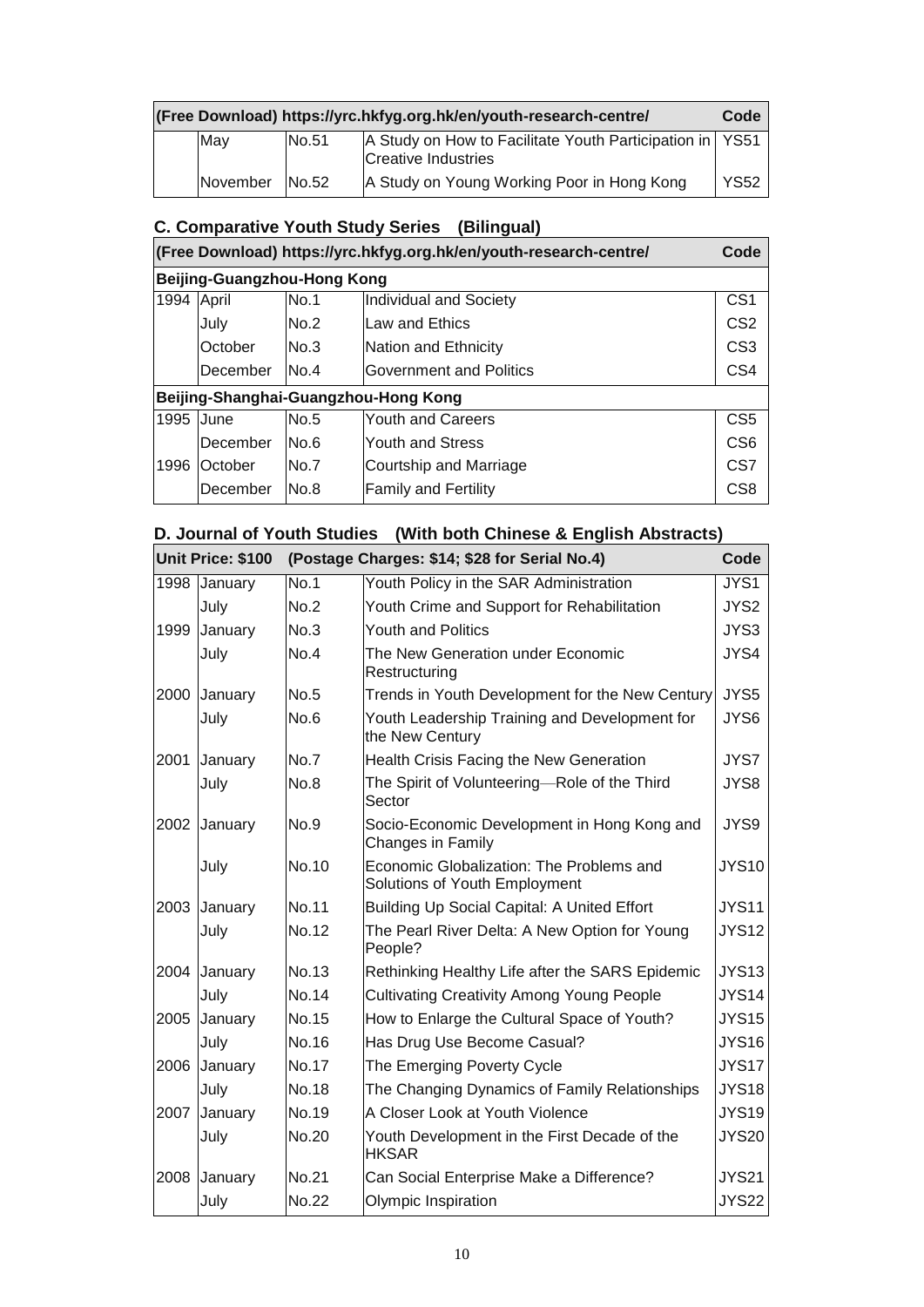|      | Unit Price: \$100 |              | (Postage Charges: \$14; \$28 for Serial No.4)                                     | Code         |
|------|-------------------|--------------|-----------------------------------------------------------------------------------|--------------|
| 2009 | January           | No.23        | Changing Faces of Young People-60 Years After<br>the Founding of the PRC          | <b>JYS23</b> |
|      | July              | No.24        | Finding a Way Forward for Youth Employment<br>After the Financial Crisis          | JYS24        |
| 2010 | January           | No.25        | The Impact of Pearl River Delta Integration on<br>Young People                    | <b>JYS25</b> |
|      | July              | No.26        | Youth Work for the i-generation                                                   | JYS26        |
| 2011 | January           | <b>No.27</b> | <b>Trends in Adolescent Mental Health</b>                                         | <b>JYS27</b> |
|      | July              | No.28        | <b>Economically Disadvantaged Young</b><br>People-What is the Way Out?            | <b>JYS28</b> |
|      | 2012 January      | No.29        | The Impact of the New Senior Secondary<br>Academic Structure on Youth             | <b>JYS29</b> |
|      | July              | No.30        | The Challenges of Hong Kong's Economic<br>Integration with the Mainland           | <b>JYS30</b> |
|      | 2013 January      | No.31        | Youth Development in a Multimedia World                                           | <b>JYS31</b> |
|      | July              | No.32        | Population Policy: Nurturing Young Talent and<br><b>Increasing Productivity</b>   | <b>JYS32</b> |
| 2014 | January           | No.33        | Building Governance Capacity for the HKSAR<br>Government: Obstacles and Solutions | <b>JYS33</b> |
|      | July              | <b>No.34</b> | Creative Industries and Opportunities for Youth<br>Development                    | <b>JYS34</b> |
| 2015 | January           | No.35        | Youth and the Universal Retirement Protection<br>Scheme: What it Means for Them?  | <b>JYS35</b> |
|      | July              | No.36        | Strategies and Trends for Implementing<br>Vocational Education in Hong Kong       | JYS36        |
|      | 2016 January      | No.37        | Developing Strategies for Youth Exercise and<br><b>Sports</b>                     | JYS37        |
|      | July              | <b>No.38</b> | Pressures Faced by the Younger Generation                                         | <b>JYS38</b> |
| 2017 | January           | No.39        | The Belt and Road Initiative and Its Opportunities<br>for Youth                   | <b>JYS39</b> |
|      | July              | No.40        | Youth Development in the Past Two Decades                                         | <b>JYS40</b> |
| 2018 | January           | No.41        | Development of Youth's Whole Person Wellness                                      | <b>JYS41</b> |
|      | July              | No.42        | The Greater Bay Area Initiative and its<br>Opportunities                          | <b>JYS42</b> |

# **E. Youth Trends in Hong Kong (Chinese version)**

|                                                            | Unit Price: \$100 with Hard Cover / \$80 with Paper Cover                   |            | Code             |  |  |
|------------------------------------------------------------|-----------------------------------------------------------------------------|------------|------------------|--|--|
|                                                            | (Postage Charges: \$28)                                                     |            |                  |  |  |
| 1999                                                       | Youth Trends in Hong Kong 1999 (Hard Cover)                                 | (Sold Out) | HKT <sub>1</sub> |  |  |
| 2000                                                       | Youth Trends in Hong Kong 2000 (Hard Cover)                                 | (Sold Out) | HKT <sub>2</sub> |  |  |
| 2001                                                       | Youth Trends in Hong Kong 2001 (Hard Cover)                                 | (Sold Out) | HKT3             |  |  |
|                                                            | 2002 Youth Trends in Hong Kong 2002 (with Hard Cover / with Paper Cover)    | (Sold Out) | HKT4             |  |  |
|                                                            | 2003 Youth Trends in Hong Kong 2003 (with Hard Cover / with Paper Cover)    | (Sold Out) | HKT <sub>5</sub> |  |  |
| 2006                                                       | Youth Trends in Hong Kong 2004-2006 (with Hard Cover / with Paper<br>Cover) | (Sold Out) | HKT <sub>6</sub> |  |  |
| Unit Price: \$120 with Hard Cover (Postage Charges: \$28 / |                                                                             |            |                  |  |  |
|                                                            | \$100 with Paper Cover (Postage Charges: \$14)                              |            |                  |  |  |
|                                                            | 2011 Youth Trends in Hong Kong 2011 (with Hard Cover / with Paper Cover)    |            | HKT7             |  |  |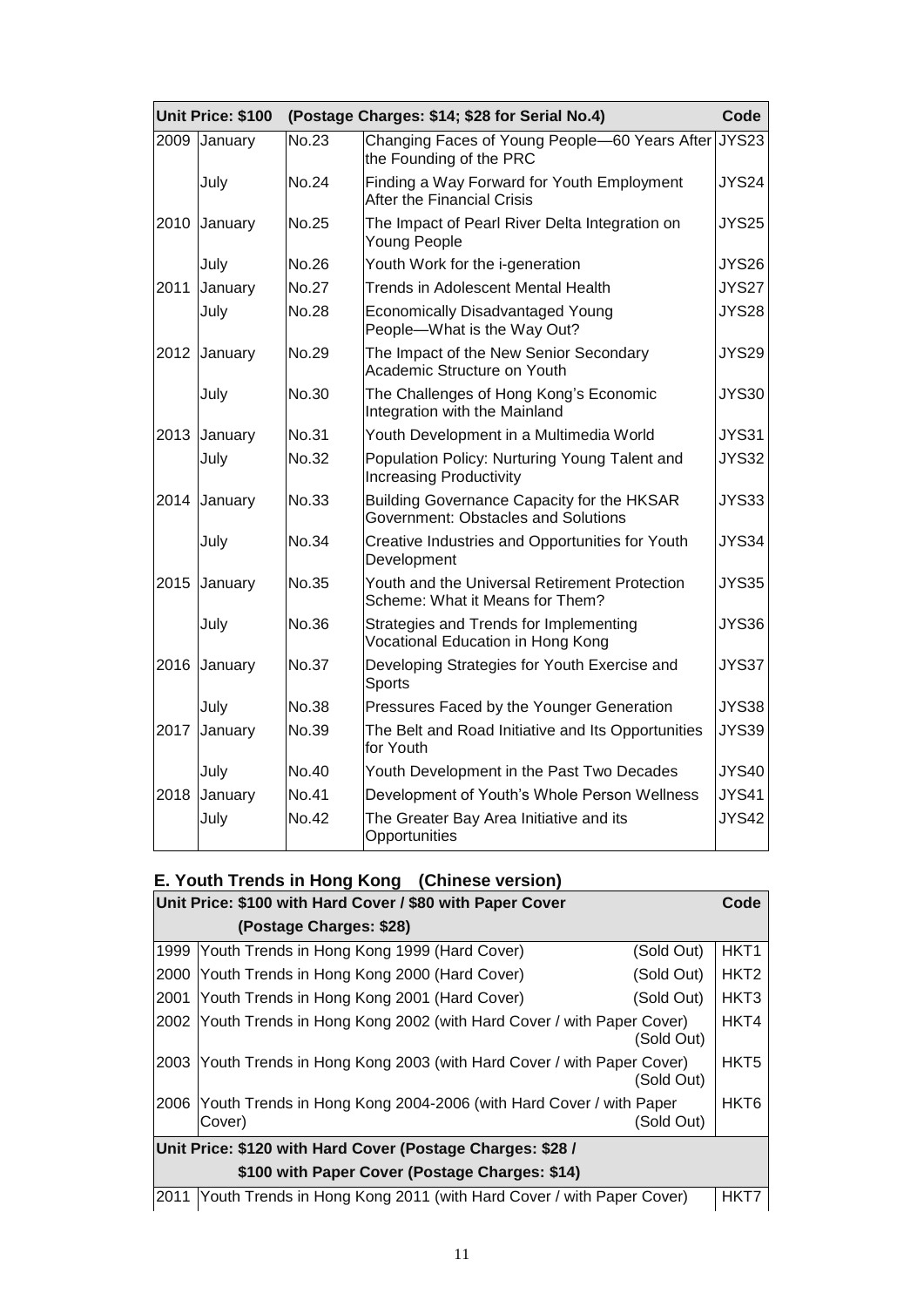| Unit Price: \$100 with Hard Cover / \$80 with Paper Cover                |            | Code             |
|--------------------------------------------------------------------------|------------|------------------|
| (Postage Charges: \$28)                                                  |            |                  |
|                                                                          | (Sold Out) |                  |
| 2013 Youth Trends in Hong Kong 2013 (with Hard Cover / with Paper Cover) |            | HKT8             |
| Unit Price: \$120 with Hard Cover / \$100 with Paper Cover               |            |                  |
| (Postage Charges: \$28)                                                  |            |                  |
| 2015 Youth Trends in Hong Kong 2015 (with Hard Cover)                    |            | HKT <sub>9</sub> |
| Youth Trends in Hong Kong 2015 (with Paper Cover)                        | (Sold Out) |                  |
| Unit Price: \$120 with Paper Cover (Postage Charges: \$28)               |            |                  |
| 2019 Youth Trends in Hong Kong 2018                                      |            |                  |

### **F. Studies on Current Youth Issues**

|      |        |             |                                                                                                           | Code  |
|------|--------|-------------|-----------------------------------------------------------------------------------------------------------|-------|
| 2013 | March  | <b>No.1</b> | <b>Private Tutoring of Primary and Secondary School SCYI1</b><br>Students in Hong Kong<br>(Free Download) |       |
|      | August | No.2        | Conflict between Hong Kong parents and<br>(Press Release Only)<br>adolescents                             | SCYI2 |

### **G. Other Publications**

| Year      | Code <sub>1</sub> | <b>Book Name (Chinese Version)</b>               | Unit<br><b>Price</b> | Postage<br><b>Charges</b> |
|-----------|-------------------|--------------------------------------------------|----------------------|---------------------------|
| 1996   TY |                   | Today Youth                                      | \$120                | \$28                      |
| 1998      |                   | YRF1 Hong Kong Youth Research Forum              | \$80                 | \$28                      |
| 1999      | <b>BJT</b>        | Beijing - Hong Kong Conference on Youth Problems | \$100                | \$28                      |
| 2010      | <b>RLS</b>        | <b>Research and Liberal Studies</b>              | \$100                | \$14                      |

### *Details for placing order :*

- *For column A to G (publications of Youth Research Centre), 10% discount will be given for purchasing over \$100, and 20% discount for purchasing over \$200. Students can have 50% discount. (Excluding the postage charges)*
- *Credit will be offered to those who show valid student card or certificate when purchasing report in person. For those who order books by post, please send the copy of the student certificate together with the order form.*
- *Postage rates are subject to the latest adjustment of the Centre.*

### **H. CD-Rom**

|      | Year   Code   Item |                                                     | <b>Price</b> | Special Postage<br><b>Charges</b> |
|------|--------------------|-----------------------------------------------------|--------------|-----------------------------------|
| 2002 | CD <sub>1</sub>    | CD of Youth Poll Series (Report Poll 1 to Poll 100) | \$100        | \$8                               |